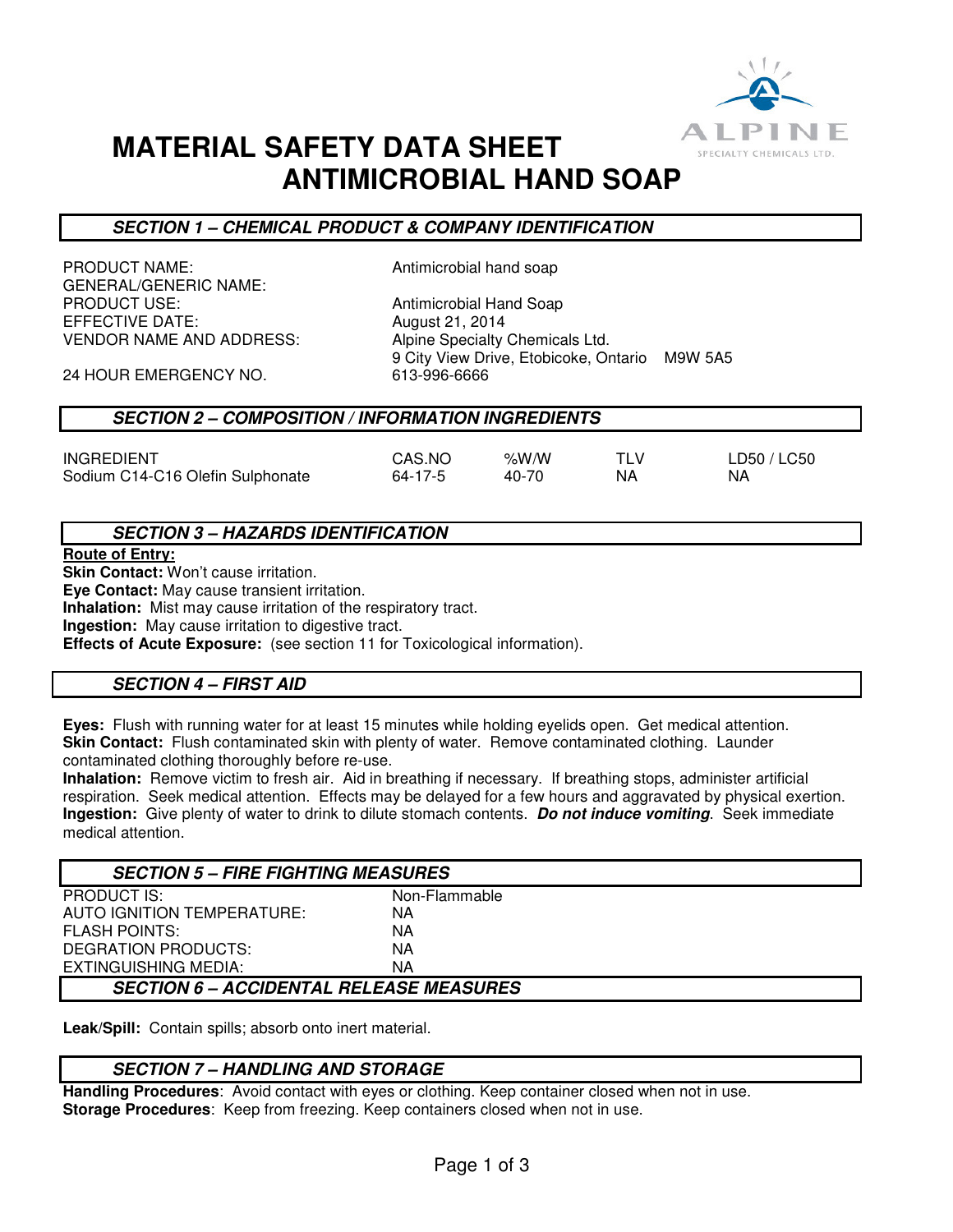# **MATERIAL SAFETY DATA SHEET ANTIMICROBIAL HAND SOAP**

### **SECTION 8 – EXPOSURE CONTROLS**

### **PROTECTIVE EQUIPMENT TO BE USED:**

| <b>RESPIRATORY PROTECTION:</b> | Not required.                                                      |
|--------------------------------|--------------------------------------------------------------------|
| VENTILATION:                   | General ventilation adequate.                                      |
| <b>PROTECTIVE GLOVES:</b>      | Not required                                                       |
| EYE PROTECTION:                | <b>Safety Glasses</b>                                              |
| OTHER PROTECTIVE MEASURES:     | Avoid eye contact. Store at room temperature. Keep out of reach of |
| children and pets.             |                                                                    |

# **SECTION 9 – PHYSICAL PROPERTIES**

| PHYSICAL STATE:          | Liquid                                                       |
|--------------------------|--------------------------------------------------------------|
| APPEARANCE AND ODOUR:    | Light blue, opaque and viscous liquid, baby powder fragrance |
| <b>ODOUR THRESHOLD:</b>  | ND                                                           |
| <b>SPECIFIC GRAVITY:</b> | $1.01 - 1.03$ (water=1)                                      |
| <b>VAPOUR PRESSURE:</b>  | ΝA                                                           |
| <b>VAPOUR DENSITY:</b>   | ΝA                                                           |
| <b>PH Concentrate</b>    | $6.5 - 7.5$                                                  |
| EVAPORATION RATE:        | ND.                                                          |
| INITIAL BOILING POINT:   | 100°C (212°F)                                                |
| <b>WATER SOLUBILITY:</b> | Easily soluble in cold water, hot water.                     |
| <b>FREEZING POINT:</b>   | $0^{\circ}$ C                                                |
|                          |                                                              |

### **SECTION 10 – STABILITY AND REACTIVITY**

STABILITY: Stable INCOMPATIBILITY: NA HAZARDOUS DECOMPOSITION PRODUCTS: See fire degradation products.

REACTIVITY: No specific information is available in our database regarding the reactivity of this material in presence of various other materials.

### **SECTION 11 – TOXICOLOGICAL INFORMATION**

TOXICITY FOR ANIMALS: Not Available CARCINOGENIC EFFECTS: Not Available<br>
MUTAGENIC EFFECTS: Not Available MUTAGENIC EFFECTS: TERATOGENIC EFECTS: Not Available DEVELOPMENTAL TOXICITY: Not Available

ROUTE OF ENTRY: Ingestion. Skin contact. Eye contact. Inhalation. ACUTE EFFECTS: May cause eye and skin irritation. CHRONIC EFFECTS: Prolonged exposure may cause skin and eye irritation.

# **SECTION 12 – ECOLOGICAL CONSIDERATION**

No permanent effects on ecosystems.

### **SECTION 13 – DISPOSAL CONSIDERATIONS**

**Waste Disposal:** In accordance with federal, provincial or local government requirements.

### **SECTION 14 – TRANSPORT INFORMATION**

**TDG Classification:** Not Regulated